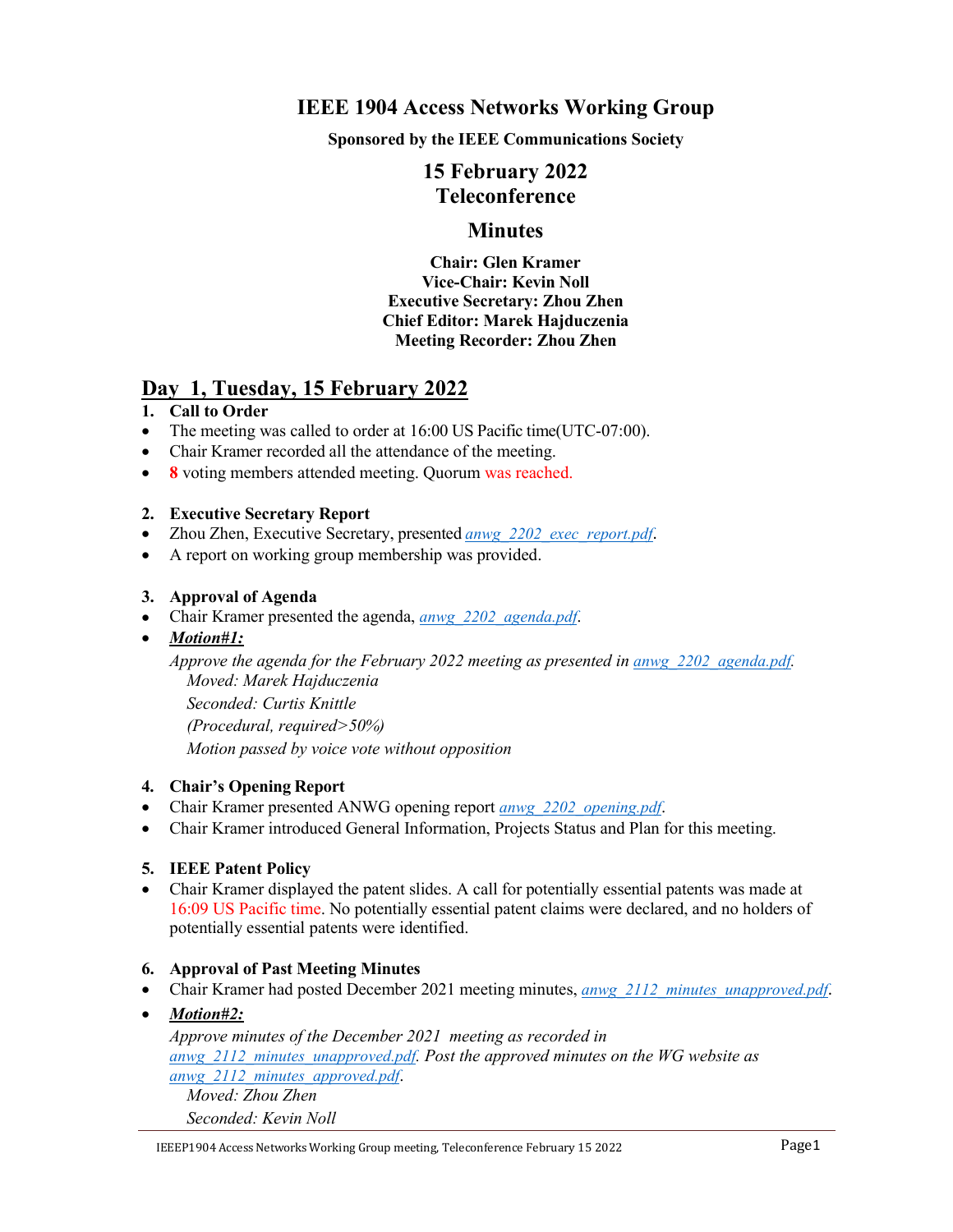## *(Procedural, required>50%) Motion passed by voice vote without opposition*

## **7. Treasurer's Report**

 Treasure's report for this meeting can be seen or downloaded through following link: *[https://www.ieee1904.org/meeting\\_archive/2022/02/anwg\\_2202\\_treasurer\\_report.pdf](https://www.ieee1904.org/meeting_archive/2022/02/anwg_2202_treasurer_report.pdf)*

## **8. P1904.4 Opening Report**

- Curtis Knittle, P1904.4 Chair, presented the Task Force Opening Report, *[tf4\\_2202\\_opening.pdf](https://www.ieee1904.org/4/meeting_archive/2022/02/tf4_2202_opening.pdf)*.
- 1904.4 Action Items were shown and discussed, *tf4* 2202 *action items updated.xlsx*.
- Timeline of 1904.4 was shown and discussed, *[tf4\\_2202\\_timeline.pdf](https://www.ieee1904.org/4/meeting_archive/2022/02/tf4_2202_timeline.pdf)*.

## **9. 1904.4 D0.7 comment resolution**

- Marek Hajduczenia, Chief Editor, presented Comments with Proposed Responses, *[tf4\\_2202\\_comments\\_proposed.pdf](https://www.ieee1904.org/4/meeting_archive/2022/02/tf4_2202_comments_proposed.pdf)*.
- After discussion, all comments were resolved, *[tf4\\_2202\\_comments\\_approved.pdf](https://www.ieee1904.org/4/meeting_archive/2022/02/tf4_2202_comments_approved.pdf)*.

## **10. P1904.4 Closing Report**

- Curtis Knittle, P1904.4 Chair, presented the Task Force Closing Report, *[tf4\\_2202\\_closing.pdf](https://www.ieee1904.org/4/meeting_archive/2022/02/tf4_2202_closing.pdf)*.
- *Motion#3:*

*IEEE P1904.4 Task Force instructs the Editor to produce draft version D0.8 from current draft version D0.7 by incorporating changes as recorded in [tf4\\_2202\\_comments\\_approved.pdf](https://www.ieee1904.org/4/meeting_archive/2022/02/tf4_2202_comments_approved.pdf). Moved: Marek Hajduczenia*

*Seconded: Curtis Knittle*

*(Technical, required>75%)*

*Motion passed by voice vote without opposition*

## *Motion#4:*

*Approve the P1904.4 timeline as presented in [tf4\\_2202\\_timeline.pdf](https://www.ieee1904.org/4/meeting_archive/2022/02/tf4_2202_timeline.pdf). Moved: Marek Hajduczenia Seconded: JC Marion (Technical, required>75%) Motion passed by voice vote without opposition*

#### **11. WG Closing Report**

- Chair Kramer presented WG closing report, *[anwg\\_2202\\_closing.pdf](https://www.ieee1904.org/meeting_archive/2022/02/anwg_2202_closing.pdf)*.
- WG planned to have next meeting on April 12-13, 2022 by teleconference.

#### **12. Unfinished Business**

No unfinished business was brought before the WG.

#### **13. New Business**

• No new business was brought before the WG.

The WG meeting adjourned at 18:05 US Pacific time.